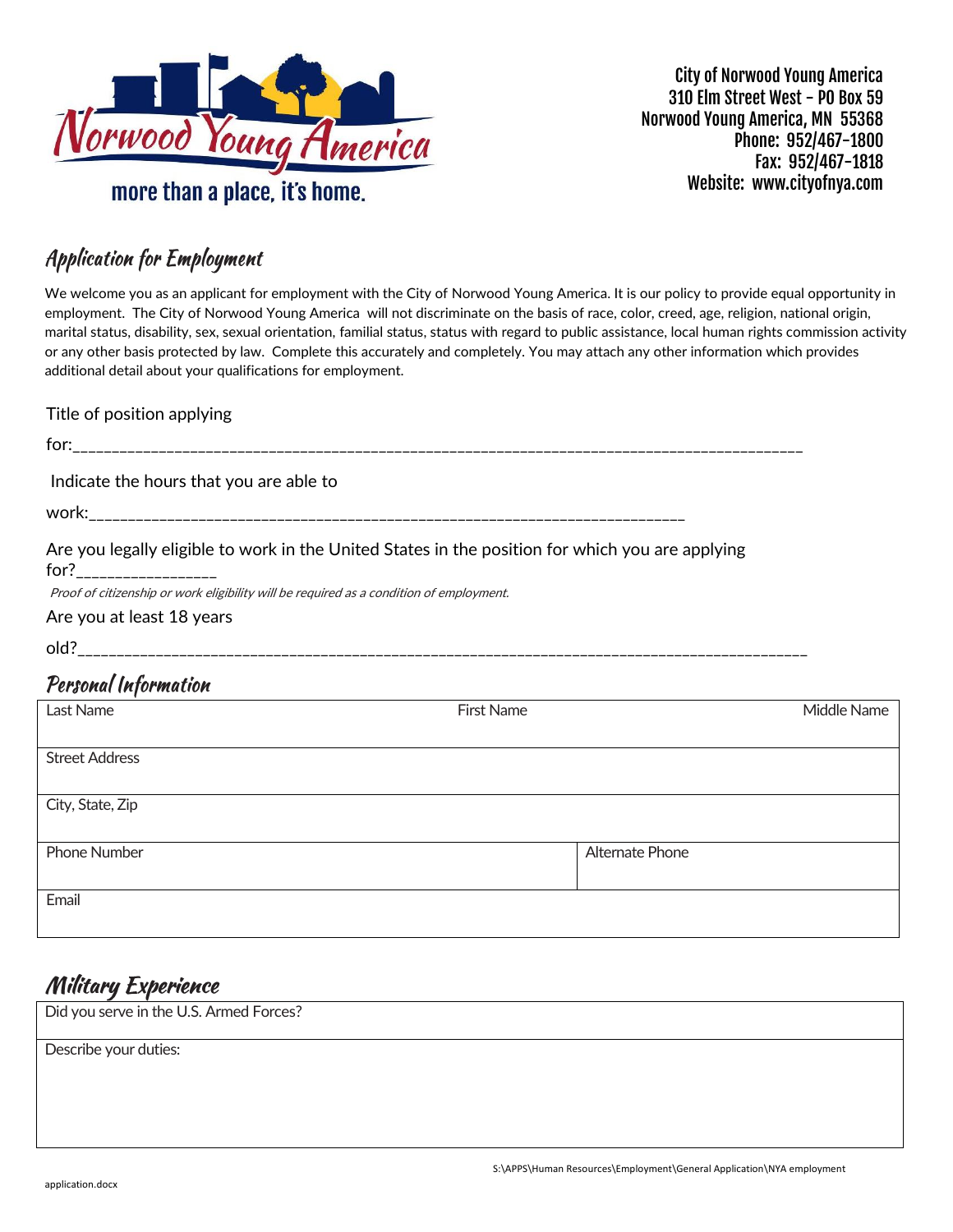Do you wish to apply for Veterans' Preference points:

If you answered "yes," you must complete the enclosed application for Veterans' Preference points, and submit the application and required documentation to the City of Norwood Young America by the application deadline of the position for which you are applying.

### **Employment Experience**

List present or most recent employer first. Please note "see resume" is not an acceptable response for any entries on this application. Resumes will only be considered in addition to, but not in lieu of, this application.

| Company                           | <b>Supervisor Name</b> | May we contact?        |
|-----------------------------------|------------------------|------------------------|
| Address                           | <b>Start Date</b>      | <b>Starting Salary</b> |
| City, State, Zip                  | <b>End Date</b>        | <b>Final Salary</b>    |
| <b>Phone Number</b>               | Last job title         |                        |
| Reason for leaving (be specific): |                        |                        |
| Describe your work in this job:   |                        |                        |
|                                   |                        |                        |

| Company                           | Name of Supervisor<br>May we contact?       |                     |
|-----------------------------------|---------------------------------------------|---------------------|
| <b>Address</b>                    | <b>Start Date</b><br><b>Starting Salary</b> |                     |
| City, State, Zip                  | <b>End Date</b>                             | <b>Final Salary</b> |
| <b>Phone Number</b>               | Last job title                              |                     |
| Reason for leaving (be specific): |                                             |                     |
| Describe your work in this job:   |                                             |                     |
|                                   |                                             |                     |

| Company                           | Name of Supervisor | May we contact?        |
|-----------------------------------|--------------------|------------------------|
|                                   |                    |                        |
| <b>Address</b>                    | <b>Start Date</b>  | <b>Starting Salary</b> |
|                                   |                    |                        |
| City, State, Zip                  | <b>End Date</b>    | <b>Final Salary</b>    |
|                                   |                    |                        |
| <b>Phone Number</b>               | Last job title     |                        |
|                                   |                    |                        |
| Reason for leaving (be specific): |                    |                        |
|                                   |                    |                        |
| Describe your work in this job:   |                    |                        |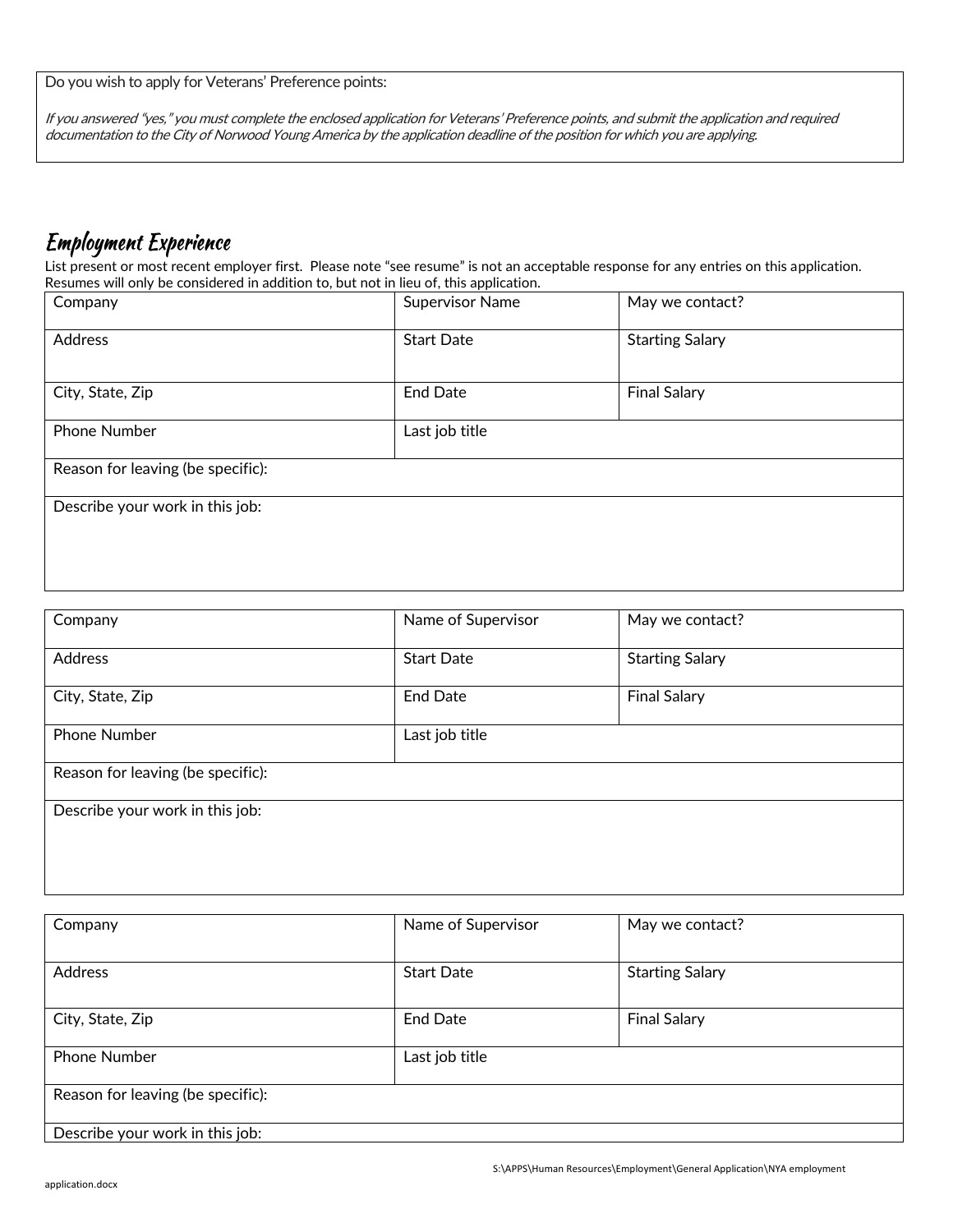### Education

| School Name             | City / State | Did you graduate? | Course of Study / Degree |
|-------------------------|--------------|-------------------|--------------------------|
| High School:            |              |                   |                          |
|                         |              |                   |                          |
|                         |              |                   |                          |
| College:                |              |                   |                          |
|                         |              |                   |                          |
|                         |              |                   |                          |
| Technical / Vocational: |              |                   |                          |
|                         |              |                   |                          |
|                         |              |                   |                          |
| Other:                  |              |                   |                          |
|                         |              |                   |                          |
|                         |              |                   |                          |
|                         |              |                   |                          |

List any other courses, seminars, workshops, or training you have that may provide you with skills related to this position:

List any current licenses, registrations, or certificates you possess which may be related to this position:

Describe any unsalaried or volunteer experience relevant to the position for which you are applying (you may exclude, if you wish, information which would reveal race, sex, religion, age, disability, or other protected status).

### Authorization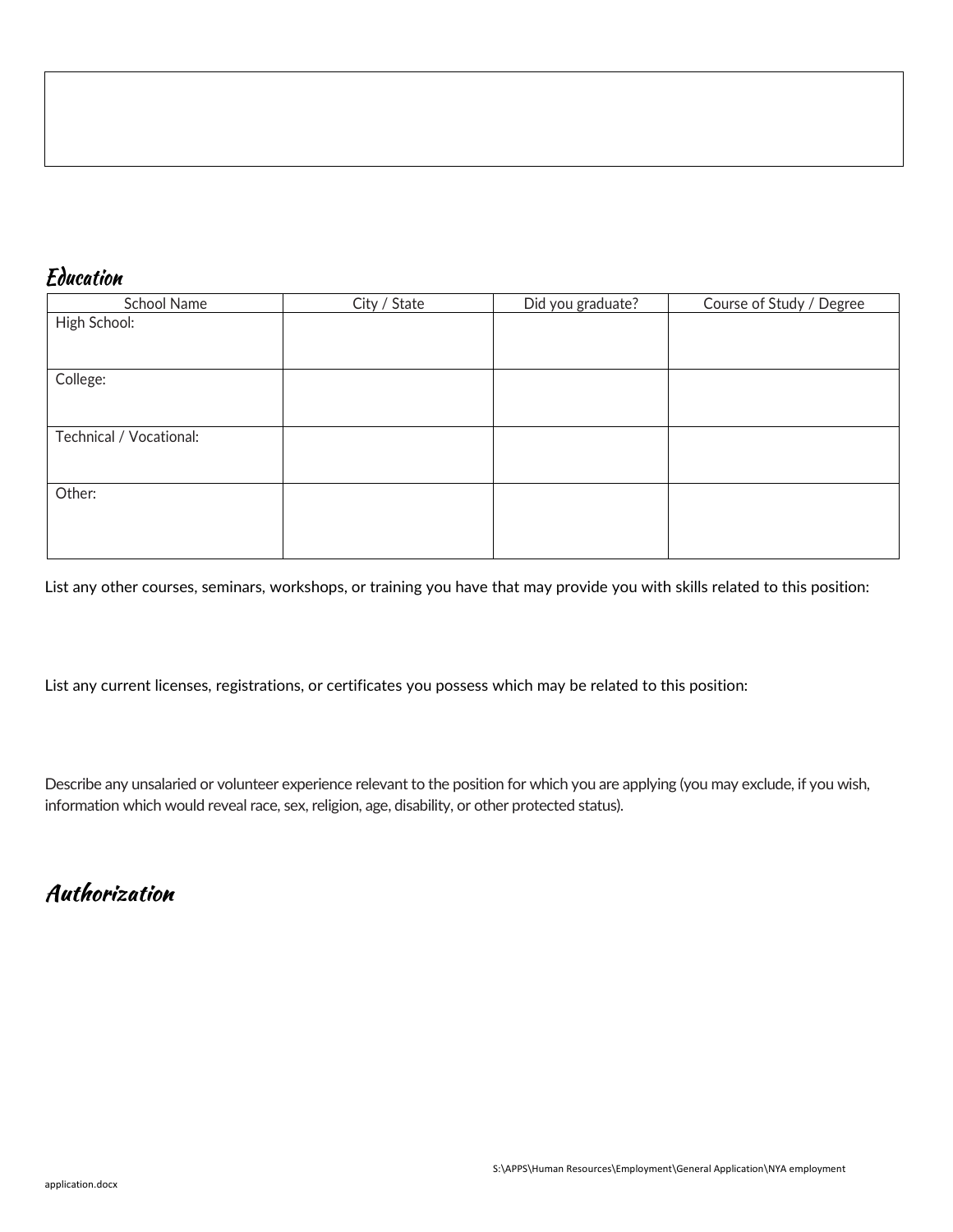I certify that all information I have provided in this application for employment is true and complete to the best of my knowledge. Any misrepresentation or omission of any fact in my application, resume or any other materials, or during any interviews, can be justification for refusal of employment, or if employed, will be grounds for dismissal, regardless of length of employment or when the misrepresentation or omission is discovered.

I acknowledge that I have received a copy of the job description summary for the position/s for which I am applying. I further acknowledge my understanding that employment with the City of Norwood Young America is "at will," and that employment may be terminated by either the City of Norwood Young America or me at any time, with or without notice.

With my signature below, I am providing the City of Norwood Young America authorization to verify all information I provided within this application packet, including contacting current or previous employers. However, I understand that if, in the Employment Experience section I have answered "No" to the question, "May we contact your current employer?" contact with my current employer will not be made without my specific authorization.

I further understand that criminal history checks may be conducted (after I have been selected for an interview, in the case of non-public safety positions) and that a conviction of a crime related to this position may result in my being rejected for this job opening. I also understand it is my responsibility to notify the City of Norwood Young America in writing of any changes to information reported in this application for employment.

Signature Date Date of the Date of the Date of the Date of the Date of the Date of the Date of the Date of the Date of the Date of the Date of the Date of the Date of the Date of the Date of the Date of the Date of the Dat

Revised April 7, 2017

### Veterans' Preference

Complete this form only if you are claiming Veterans' Preference **(Veteran Is Defined by Minn. Stat. § 197.447)**

**You must submit a PHOTOCOPY of your "Member Copy 4" of your DD214 or other documentation verifying service to substantiate the services information requested on the form. Claims not accompanied by proper documentation will not be processed. For assistance in obtaining a copy of your "member Copy 4" of your DD214, or other documentation verifying service, contact you're County Veterans' Service Office.**

The City of Norwood Young America operates under a point preference system, which awards points to qualified veterans to supplement their application. Ten (10) points are granted to non-disabled veterans on open competitive examinations; Fifteen (15) points are awarded if the veteran has a service connected compensable disability as certified by the U.S. Department of Veterans Affairs (USDVA).

To qualify for preference for a **competitive exam**, you must have earned a passing score and been separated under honorable conditions from any branch of the armed forces of the United States after having served on active duty for 181 consecutive days, **or** by reason of disability incurred while serving on active duty, **or** after having served

the full period called **or** ordered for federal, active duty **and** be a United States citizen or resident alien. Veteran's preference may be used by the surviving spouse of a deceased veteran, who died on active duty or as a result of active duty, and by the spouse of a disabled veteran who is unable to qualify because of the disability.

To qualify for preference on a **promotional exam**, a veteran must have earned a passing exam score and received a USDVA active duty service connected disability rating of 50% or more. For a promotional exam, a qualified disabled veteran is entitled to be granted five (5) points. Disabled veterans eligible for such preference may use the five point's preference only for the first promotion after securing employment with the City of Norwood Young America.

Claims must be made on the form below and submitted with your application by the application deadline of the position for which you are applying. If the "Member Copy 4" DD214, or other documentation verifying service, is submitted to our office separate from this sheet, please attach a note with it indicating the position for which you are applying and your present address.

| (Last)<br>Name | (First) | (MI) | Position For Which You Applied |                                  |
|----------------|---------|------|--------------------------------|----------------------------------|
|                |         |      | Closing Date:                  |                                  |
| <b>Address</b> |         |      | <b>Phone Number</b>            | Are you a US Citizen or Resident |
|                |         |      |                                | Alien? circle one                |
|                |         |      |                                | YES<br>NO.                       |

#### VETERAN (10 points):

("Member Copy 4" of DD214 or DD215, or other documentation verifying service, must be submitted to receive points) Honorably discharged veteran (circle one): YES NO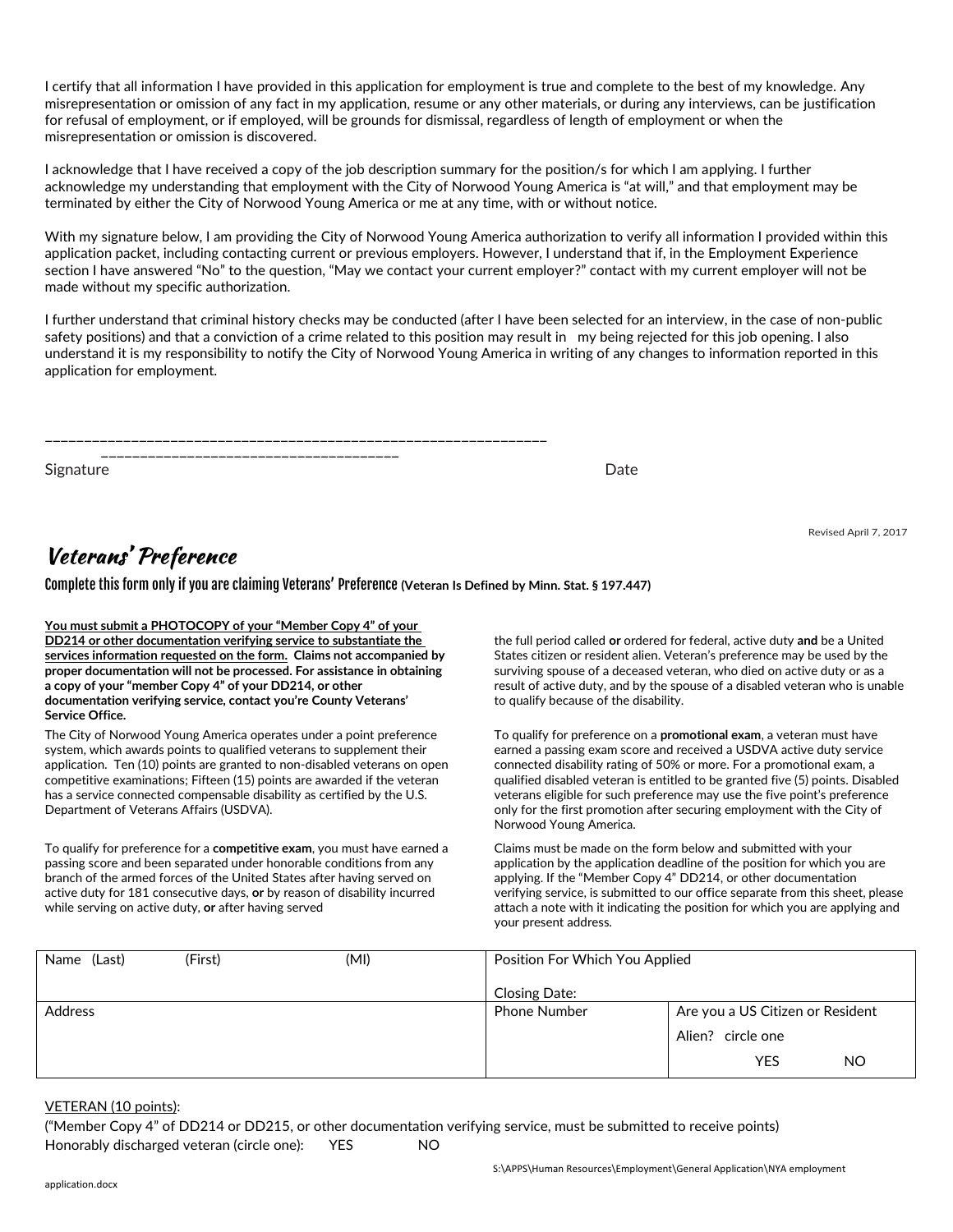#### DISABLED VETERAN (15 points):

("Member Copy 4" of DD214, or other documentation verifying service, and USDVA letter of disability rating decision of 10% or more must be submitted to receive points) Percent of Disability: \_\_\_\_%

SPOUSE OF DECEASED VETERAN (10 points or 15 if the veteran was disabled at time of death):

("Member Copy 4" of DD214 or DD215, or other documentation verifying service, photocopy of marriage certificate, spouse's death certificate and proof veteran died on or as a result of active duty must be submitted to receive points. You are ineligible to receive points if you have remarried or were divorced from the veteran).

Date of Death: \_\_\_\_\_\_\_\_\_\_\_\_\_\_\_\_\_\_\_\_\_\_ Have you remarried? YES NO

#### SPOUSE OF DISABLED VETERAN (15 points):

("Member Copy 4" of DD214 or DD215, or other documentation verifying service, and USDVA letter of disability rating decision of 10% or more must be submitted to receive points).

How does Veteran's disability prevent performance of a stated job "requirement?" Due to the veteran's service-connected disability the veteran is unable to qualify for this position because (be specific):

AFFIDAVIT: I hereby claim Veterans' Preference points for this examination and swear/affirm that the information given is true, complete and correct to the best of my knowledge. I hereby acknowledge that I am responsible to obtain the required Veterans' Preference verification documents and submit them to the City of Norwood Young America by the required application deadline.

\_\_\_\_\_\_\_\_\_\_\_\_\_\_\_\_\_\_\_\_\_\_\_\_\_\_\_\_\_\_\_\_\_\_\_\_\_\_\_\_\_\_\_\_\_\_\_\_\_\_\_\_\_\_\_\_\_\_\_\_\_\_

Signature **Date** 

### Information Regarding Claiming Veterans' Preference

Preference points are awarded to qualified veterans as defined by Minn. Stat. § 197.477, and to certain spouses of deceased or disabled veterans subject to the provision of Minn. Stat. §§ 197.447 and 197.455.

The veteran must:

- a) be a U.S. citizen or resident alien;
- b) have received a discharge under honorable conditions from any branch of the U.S. Armed Forces; AND have either:
	- i. served on active duty for at least 181 consecutive days, or
	- ii. have been discharged by reason of service connected disability, or
	- iii. have completed the minimum active duty requirement of federal law, as defined by CFR title 38, section 3.12a, i.e., having fulfilled the full period for which a person was called or ordered to active duty by the United States President, or
	- iv. certified service and verification of "veteran status" granted under U.S. PL 95-202.

The information provided will be used to determine your eligibility for veterans' preference points. You are required to supply the following information:

1) Attach a copy of the "Member Copy 4" of your DD214 or DD215, or other documentation verifying service, This copy must state the nature of discharge; i.e., honorable, general, medical, under honorable conditions.

2) Disabled veterans must also supply a Military/United States Department of Veterans' Affairs Rating Decision that supports/verifies the fact that the injury was incurred while on, or as a result of, active duty service. Disability incurred while on, or as a result of, active duty for training purposes does not quality for disabled veteran preference per Minn. Stat. §§ 197.455 and 197.447.

3) A spouse of a deceased veteran, applying for preference points must supply their marriage certificate, the veteran's "Member Copy 4" DD214 or DD215, or other documentation verifying service, USDVA verification that veteran died on or as a result of active duty, a death certificate, verification of their marriage at the time of veteran's death, and that the spouse has not remarried.

Thank you for your military service and for your interest in employment with the City of Norwood Young America. Please contact our office at (651) 281- 1200 or your local County Veterans' Service Office, if you have any questions regarding veterans' preference. \_\_\_\_\_\_\_\_\_\_\_\_\_\_\_\_\_\_\_\_\_\_\_\_\_\_\_\_\_\_\_\_\_\_\_\_\_\_\_\_\_\_\_\_\_\_\_\_\_\_\_\_\_\_\_\_\_\_\_\_\_\_\_\_\_\_\_\_\_\_\_\_\_\_\_\_\_\_\_\_\_\_\_\_\_\_\_\_\_\_\_\_\_\_\_\_\_\_\_\_\_\_\_\_\_\_\_\_\_\_\_\_\_\_\_\_\_\_\_\_\_\_\_\_\_\_\_\_\_\_\_\_\_\_\_\_\_\_\_\_\_\_\_\_\_\_\_\_\_\_

\_\_\_\_\_\_\_\_\_\_\_\_\_\_\_\_\_\_\_\_\_\_\_\_\_

# **Equal Employment Opportunity Information**

The information asked of you will be used to evaluate our overall efforts in reaching all segments of the population. The following information is VOLUNTARY and CONFIDENTIAL. This information is NOT A PART of the application file and is REMOVED from the application when received by our office. The City of Norwood Young America appreciates your cooperation in our efforts to ensure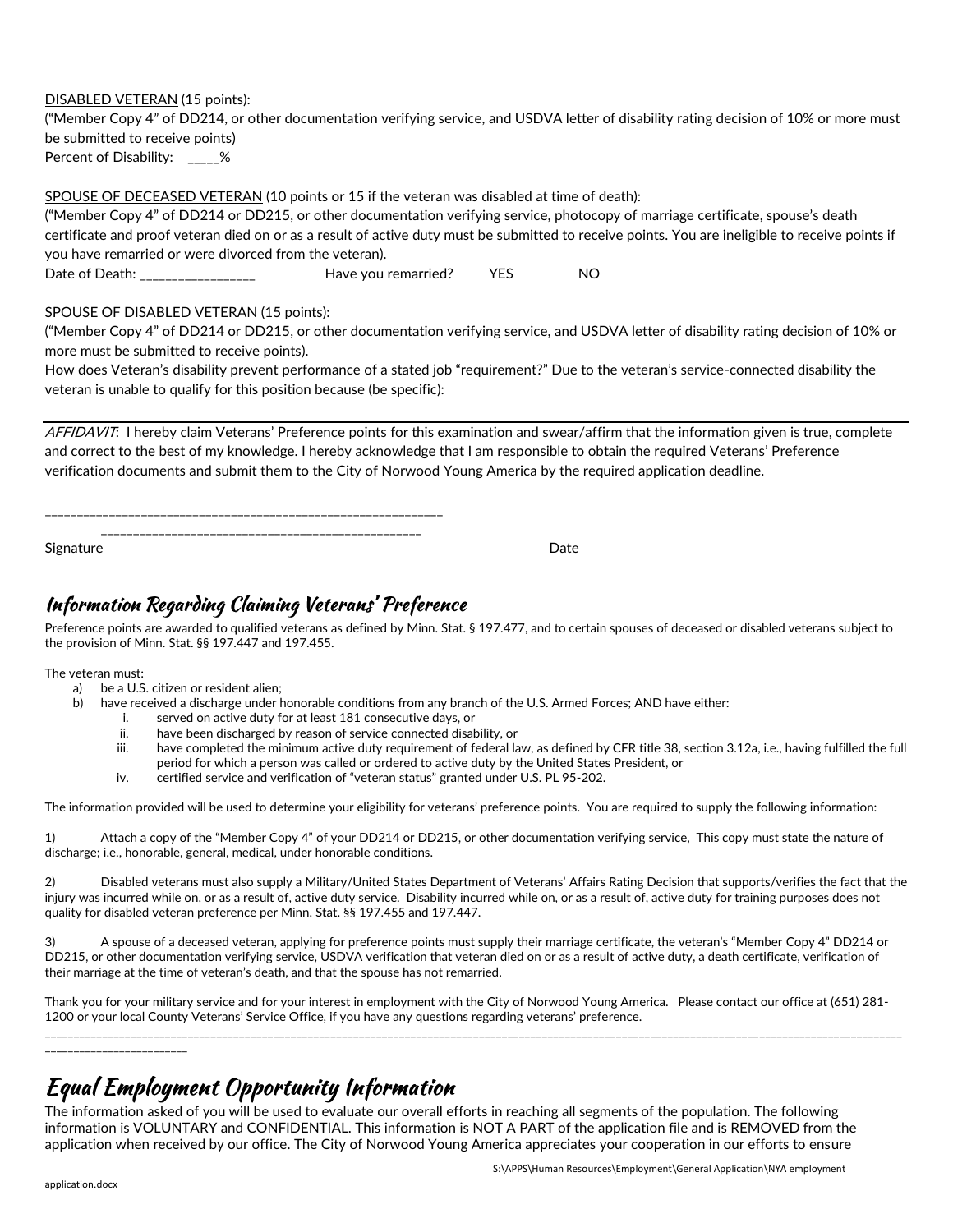#### affirmative action and equal opportunity.

| Position(s) for which you are applying:                                                                                                                            |  |  |  |  |
|--------------------------------------------------------------------------------------------------------------------------------------------------------------------|--|--|--|--|
| Gender:                                                                                                                                                            |  |  |  |  |
| With which racial/ethnic group do you identify?                                                                                                                    |  |  |  |  |
| ____Black or African American                                                                                                                                      |  |  |  |  |
| ____Hispanic or Latino                                                                                                                                             |  |  |  |  |
| _____ American Indian or Alaskan Native through Tribunal affiliation or community recognition                                                                      |  |  |  |  |
| ____ Caucasian/White                                                                                                                                               |  |  |  |  |
| Asian                                                                                                                                                              |  |  |  |  |
| ____Native Hawaiian or other Pacific Islander                                                                                                                      |  |  |  |  |
| Two or more races                                                                                                                                                  |  |  |  |  |
| Disability status, defined as:                                                                                                                                     |  |  |  |  |
| Has a physical or mental condition that substantially or materially limits a major life activity (such as walking, talking, seeing,<br>1)<br>hearing or learning); |  |  |  |  |
| Has a history of a disability (such as cancer that is in remission);<br>2)<br>3)<br>Is regarded as having such impairment.                                         |  |  |  |  |
| Do you claim disability status?                                                                                                                                    |  |  |  |  |

# **Applicant Data Practices Advisory**

The Minnesota Government Data Practices Act (Minn. Stat. §§ 13.01 – 13.90) includes two sections affecting applicants seeking employment with the City of Norwood Young America. First, under "Rights of Subjects of Data" (Minn. Stat. § 13.04), when an applicant is asked to provide information about him/herself, the City must advise you of:

- The purpose and intended use of the data;
- Whether you may refuse or are legally required to supply the requested data;
- Any known consequences arising from your supplying or refusing to supply the data; and
- The identity of other persons or organizations authorized by State of Federal law to receive the data you provide.

Second under "Personnel Data" (Minn. Stat. §13.43) the following data on you as an applicant for employment by a public agency is automatically public:

- Your veteran's status;
- Your job history;
- Your education and training;
- Your relevant test scores;
- Your rank on our eligibility list; and

• Work availability.

As an applicant, your name is considered private until you are certified as eligible for appointment to a position or are considered by the appointing authority to be a finalist for a position in public employment.

If you are hired, the following additional data about you will be considered public information:

- Your name;
- Your employee identification number (which is not your Social Security number);
- Your actual gross salary, contract fees, salary range, and actual gross pension;
- The value and nature of employer paid benefits;
- The basis for and the amount of any added remuneration, including expense reimbursement, in addition to your salary;
- You job title, bargaining unit (if applicable) and job description;
- The dates of your first and last employment with us;
- The status of any written complaints or charges against you while you work for the City of Norwood Young America, regardless whether or not they have resulted in disciplinary action, the final disposition of any disciplinary action and supporting documentation;
- You work location and work telephone number;
- Your education and training background;
- Work-related continuing education;
- Honors and awards you have received;
- Payroll timesheets or other comparable data that are only used to account for your works time for payroll purposes: except to the extent that release of time sheet data would reveal employee's reasons for the use

S:\APPS\Human Resources\Employment\General Application\NYA employment